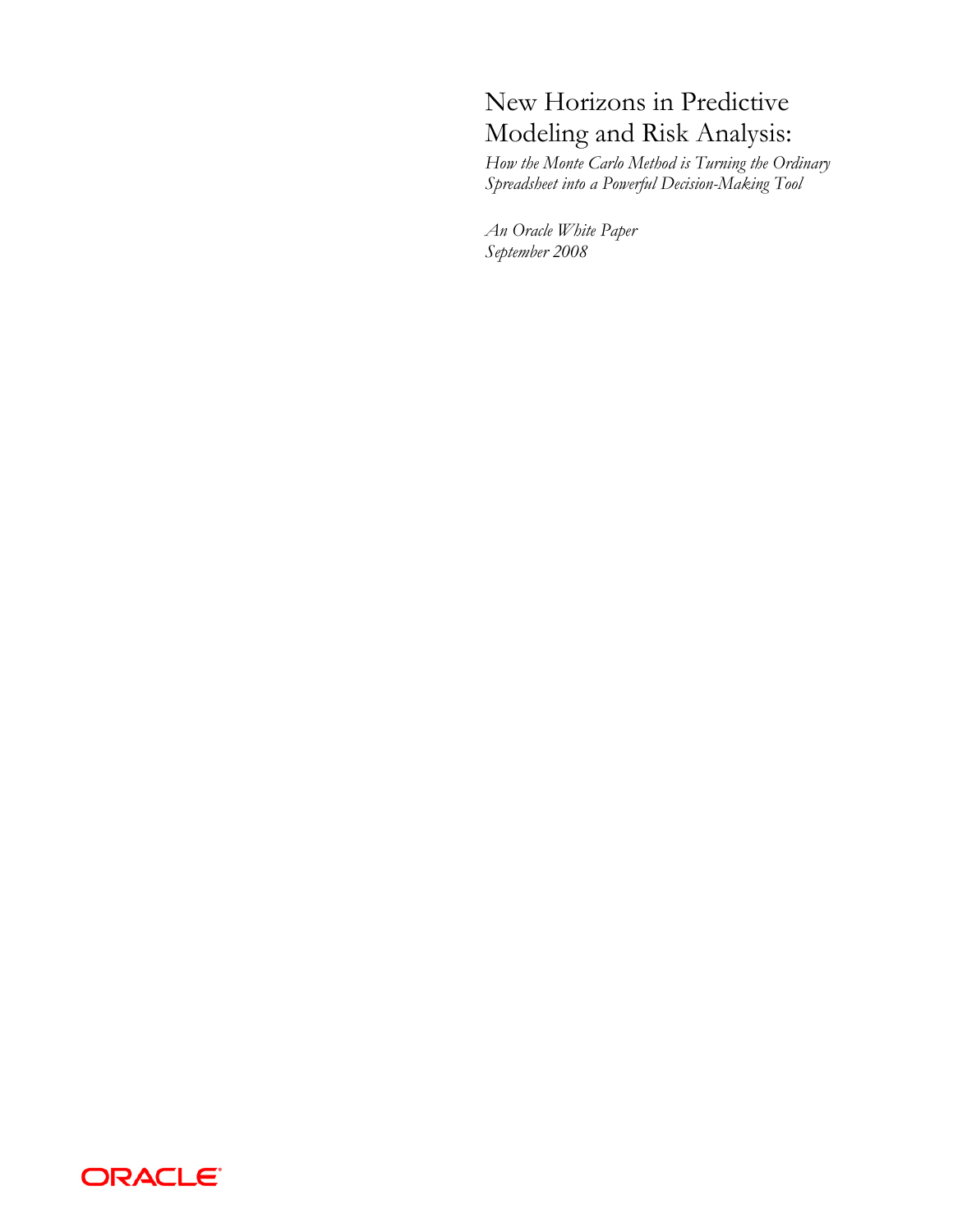# **NOTE:**

The following is intended to outline our general product direction. It is intended for information purposes only, and may not be incorporated into any contract. It is not a commitment to deliver any material, code, or functionality, and should not be relied upon in making purchasing decisions. The development, release, and timing of any features or functionality described for Oracle's products remains at the sole discretion of Oracle.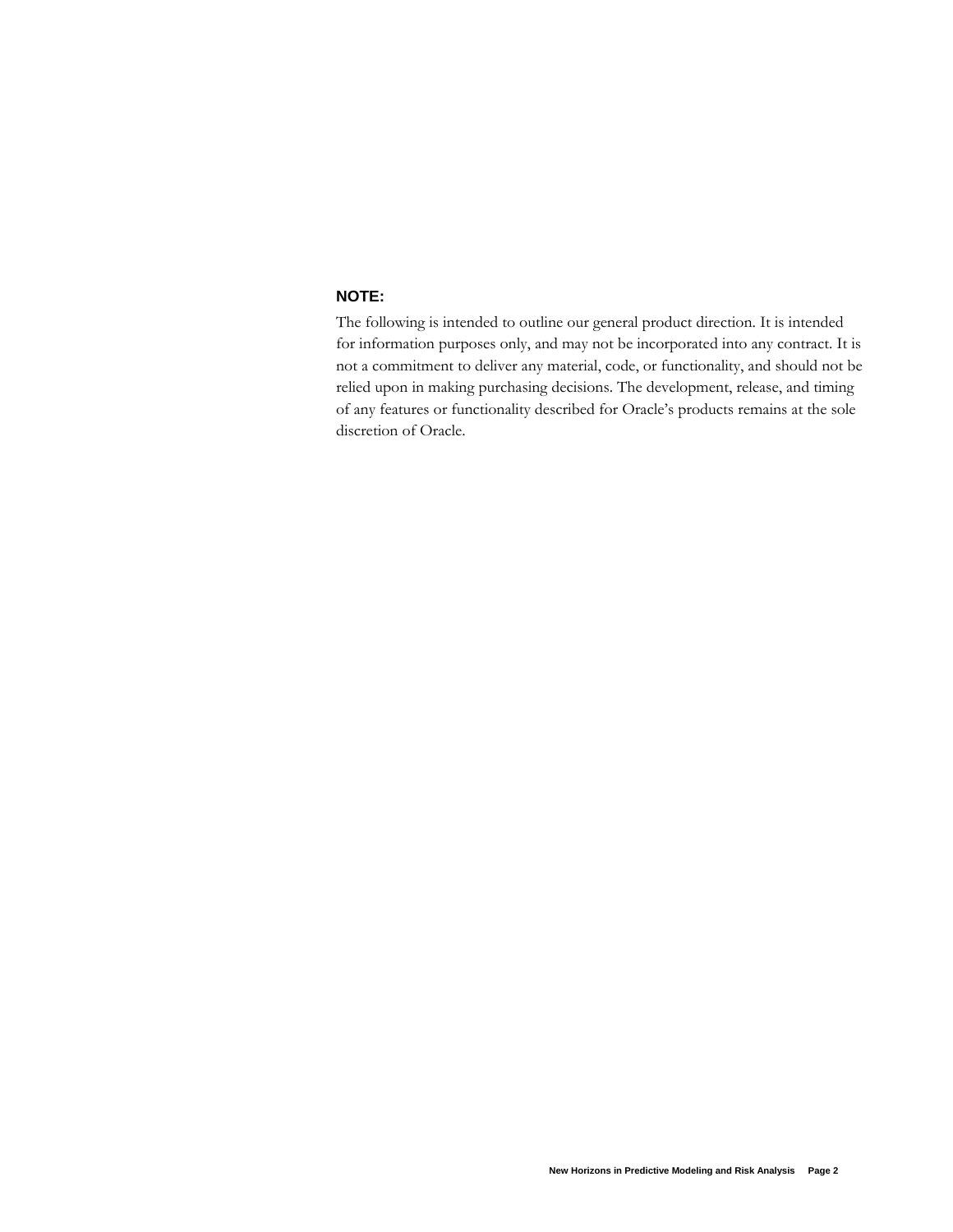# New Horizons in Predictive Modeling and Risk Analysis: *How the Monte Carlo Method is Turning the Ordinary Spreadsheet*

 *into a Powerful Decision-Making Tool*

| Predictive Modeling: Moving Beyond the Spreadsheet to Improve Risk |
|--------------------------------------------------------------------|
|                                                                    |
| The Monte Carlo Method: Driving Success in Predictive Modeling 5   |
| The Monte Carlo Method in Action: Handling Life's Uncertainties 6  |
|                                                                    |
|                                                                    |
|                                                                    |
|                                                                    |
| Enhancing the Capability and Accuracy of Excel in Representing the |
|                                                                    |
| How It Works: Integration of Computing and Spreadsheets to         |
| Calculate and Communicate the Certainty of Any Outcome 10          |
|                                                                    |
| Predictive Modeling and Risk Analysis in Epm—A New Frontier?12     |
| 13                                                                 |
|                                                                    |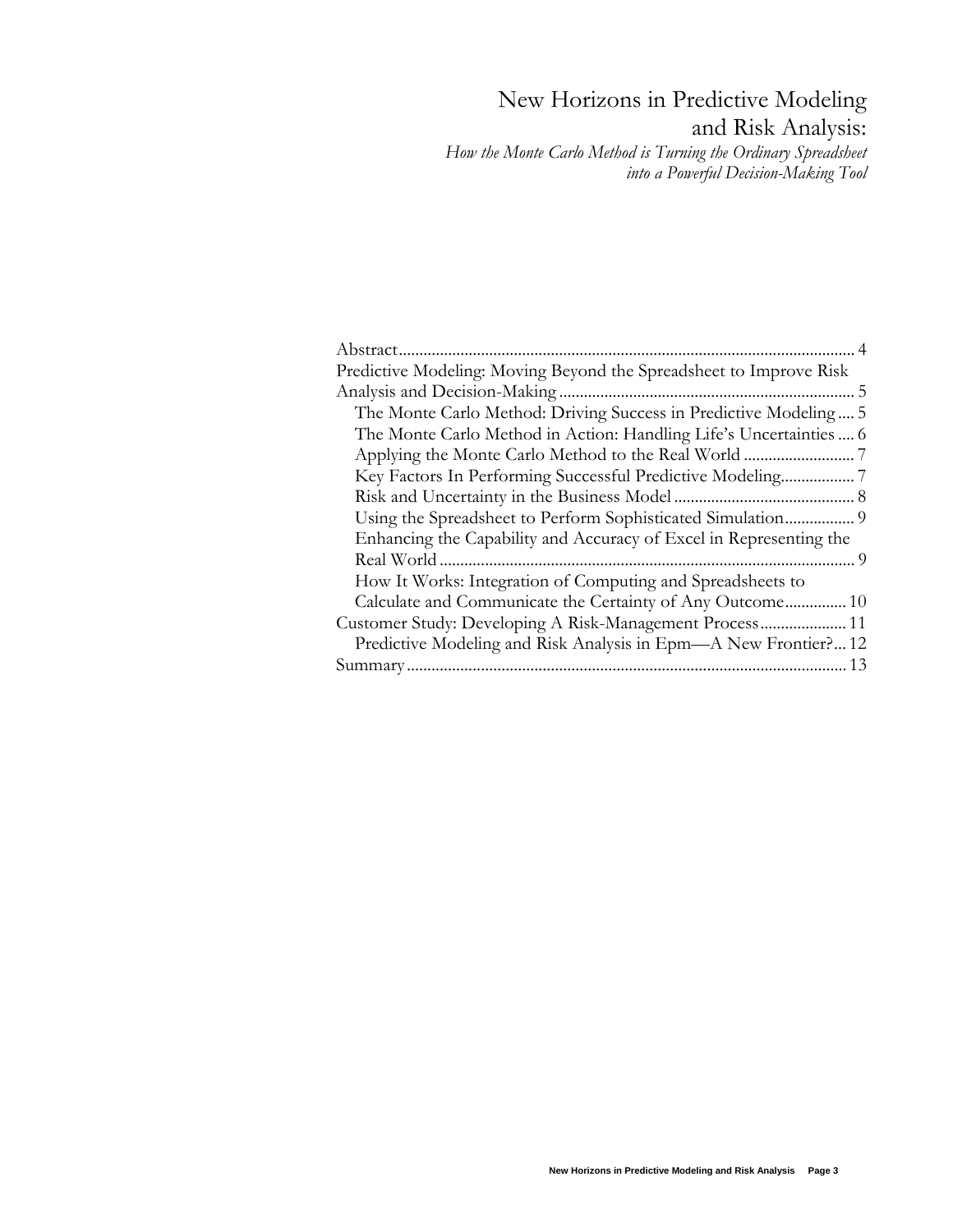<span id="page-3-0"></span>New Horizons in Predictive Modeling and Risk Analysis: *How the Monte Carlo Method is Turning the Ordinary Spreadsheet into a Powerful Decision-Making Tool*

#### **ABSTRACT**

Risk analysis aims to quantify life's fundamental uncertainty. It also speaks to our tireless drive to understand the principles underlying that uncertainty. Across business, science, engineering—and life itself—we are always seeking more control and less risk in our decision-making, and so we constantly innovate and improve on risk-analysis methods. As a result, we now have ingenious tools to help us analyze, forecast, and manipulate risk and, ideally, turn it to our advantage.

Recent dramatic gains in computer performance have revolutionized risk analysis, giving desktop-based software the ability to perform predictive modeling feats once reserved for supercomputers. This leap forward in sophisticated risk and simulation analysis, using familiar spreadsheet software, has transformed decision-making at all levels of the enterprise. Today's spreadsheet modelers now have robust tools at their command to guide a decision-maker smoothly and confidently through the densest thicket of options.

Real-time simulation and risk-analysis intelligence work in diverse environments, delivering the ability to communicate models and their conclusions enterprise-wide at the click of a mouse. Such tools have not replaced intuition and experience in decision-making, but rather marry these intangibles with mathematical modeling to yield a deeply insightful spectrum of potential outcomes and choices. Simulation analysis has always been critical to accurate, informed corporate decision-making; only now it has become not only mathematically sophisticated, but simple to obtain and employ and easily affordable.

Willingness to take risks is integral to competitiveness, profitability and even survival in today's dynamic, unrelenting business environment. This white paper explores the latest capabilities and applications that enable predictive modeling, as well as the role of innovative software tools in supporting informed, reliable and productive business decisions.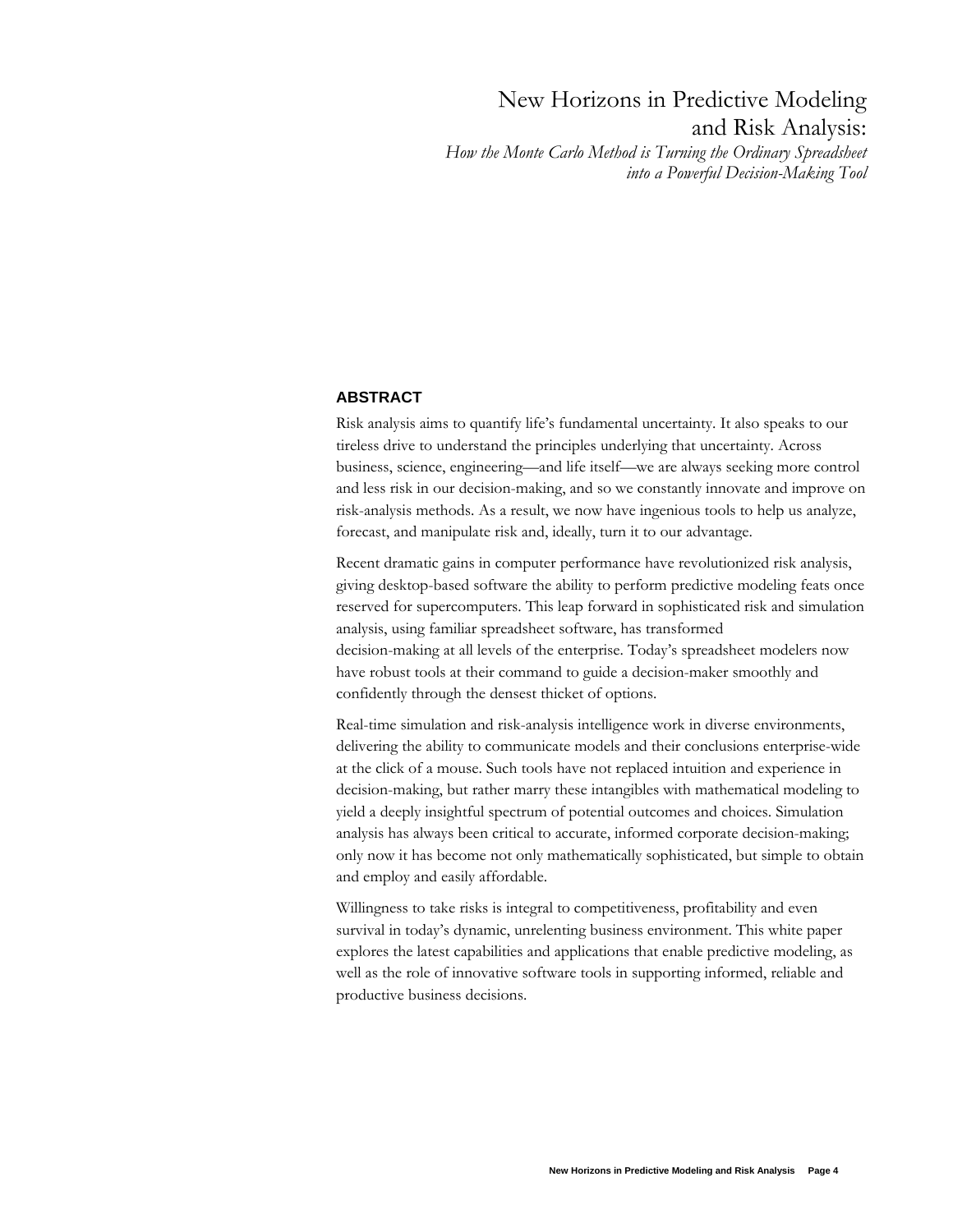#### <span id="page-4-0"></span>**PREDICTIVE MODELING: MOVING BEYOND THE SPREADSHEET TO IMPROVE RISK ANALYSIS AND DECISION-MAKING**

Whether addressing strategic plans across a decade or making monthly departmental hiring decisions, the advantages of predictive modeling hold true across nearly every industry—aerospace, financial services, manufacturing, oil and gas, pharmaceutical, utilities, and more. Any industry that relies on performance management and business intelligence improves its decision-making process by using predictive modeling, with its quick, verifiable results and unlimited breadth of scenarios.

Now, the merging of risk analysis software with the spreadsheet interface opens a new horizon of functionality in analyzing potential outcomes. The spreadsheet is an ideal vehicle for predictive modeling, forecasting, simulation and optimization, thanks to its convenience, familiarity and ease-of-use. As such, it offers the potential to empower all manner of professionals in applying sophisticated modeling techniques to their respective challenges. Now they can visualize a broad range of nuanced results to guide them in choosing the best course of action, or to respond to a trend or challenge with a higher chance of successful outcome.

Risk analysis and predictive modeling are far superior to conventional "min/max" estimates when it comes to defining an accurate and pertinent range of possible outcomes. And automating this process surpasses multiple manual "what if" type forecasts to deliver deep insight into factors driving variation and uncertainty. Predictive modeling reduces the time required to produce useful forecasts and knowledgeable decisions about where to focus resources. Perhaps most importantly, modeling is completely objective, relying on the verifiability and disinterestedness of the computer to support decision-makers in evaluating the risks and benefits of respective courses of action.

The following steps might comprise a workable sequence in developing a computerized risk-evaluation strategy:

- 1. Identifying risk exposures
- 2. Measuring these exposures
- 3. Building a risk model
- 4. Defining risk-taking and risk retention activities
- 5. Aggregation
- 6. Effectiveness testing
- 7. Ongoing risk-monitoring, management, and control

#### **The Monte Carlo Method: Driving Success in Predictive Modeling**

The Monte Carlo method of predictive modeling originated in the work of S. Ulam and Nicholas Metropolis, who derived their initial theory by observing games of chance—roulette wheels, dice, slot machines and so forth—in the glittering casinos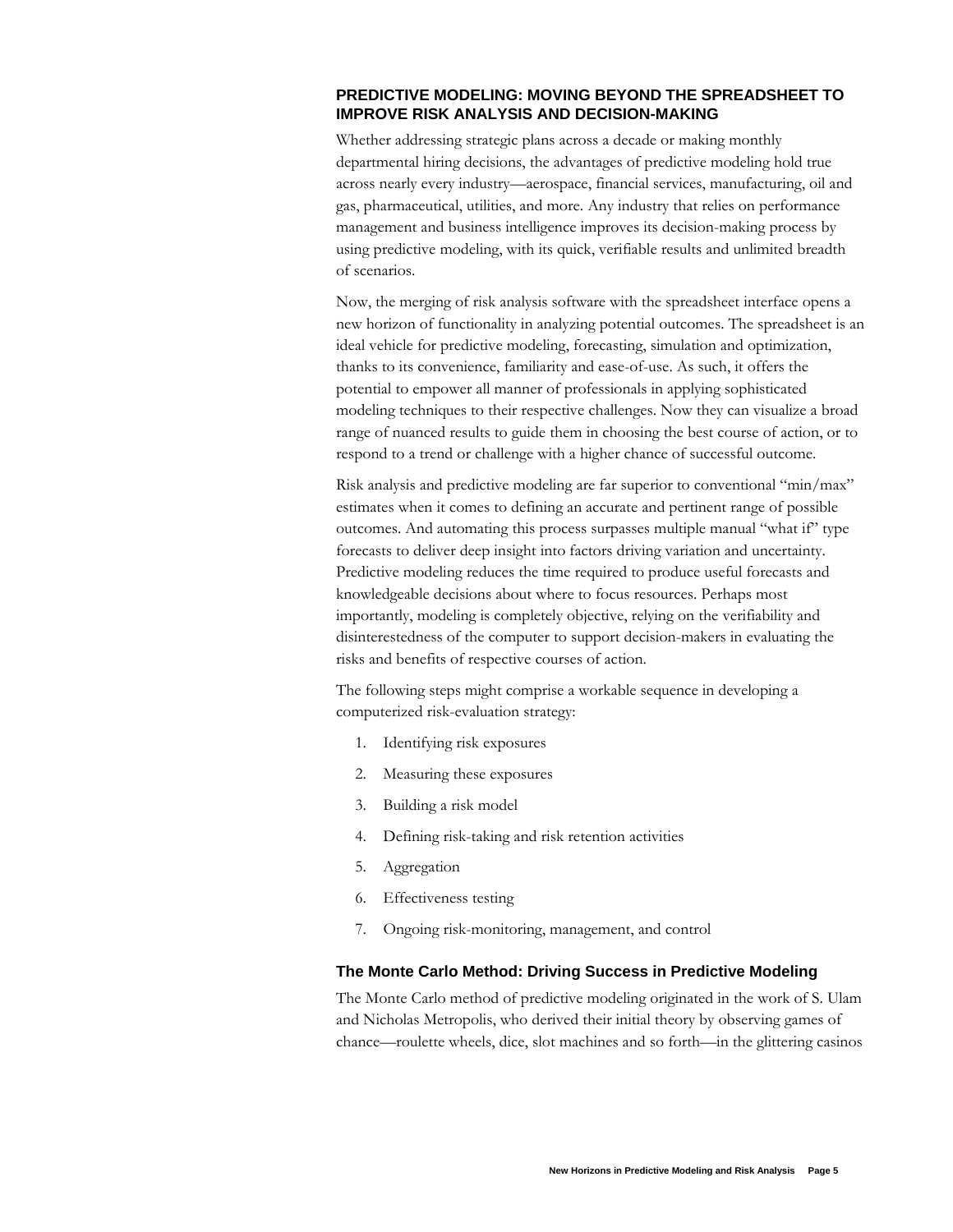<span id="page-5-0"></span>of Monte Carlo, Monaco. The Monte Carlo method models the role of chance in the data generation process, using random numbers and probability to solve problems. People create an artificial model of a real-life system and then simulate, or run, any number of potential scenarios to enable study and deeper understanding. The Monte Carlo method can simulate dauntingly complex phenomena such as global weather patterns and atmospheric radiation—just as it can evaluate the wisdom of buying versus leasing a car or other common financial decisions.

Monte Carlo simulation enables direct observation of the choices, patterns, and potential outcomes that inform lower-risk courses of action. The process helps us understand the properties of statistics computed from sample data, even as it tests and proves various "recipes" under differing circumstances. Change the parameters—and you literally create a different world. In the past, only the highest-performance computers had the power to carry out such volume calculations. Today, people can see instant results on the desktop, adding unprecedented insight and accuracy to decision-making.

#### **The Monte Carlo Method in Action: Handling Life's Uncertainties**

When users employ the Excel spreadsheet in its customary way to inform response variables, this process is *deterministic*: In other words, it yields the same results, no matter how many times figures are re-calculated.

Alternatively, the Monte Carlo method of simulation *iteratively* or repetitively evaluates a model, using sets of defined random numbers as inputs. If a model is complex, nonlinear, or involves more than a few uncertainties, a Monte Carlo simulation can handle thousands of scenarios with subtle shades of variation. This *stochastic*, or probabilistic, analysis more truly reflects our complex world and generates a more accurate view of the truth.

Because the Monte Carlo method enables analysis of lifelike uncertainty, it is a far superior way to express how random variation, lack of knowledge, or outright error can affect the performance or reliability of a system, or the wisdom of a decision. In Monte Carlo simulation, inputs can be randomly generated from probability distributions to simulate samples from an actual population. Inputs that most closely map to known data or that represent the most accurate knowledge available are far more likely to yield useful results.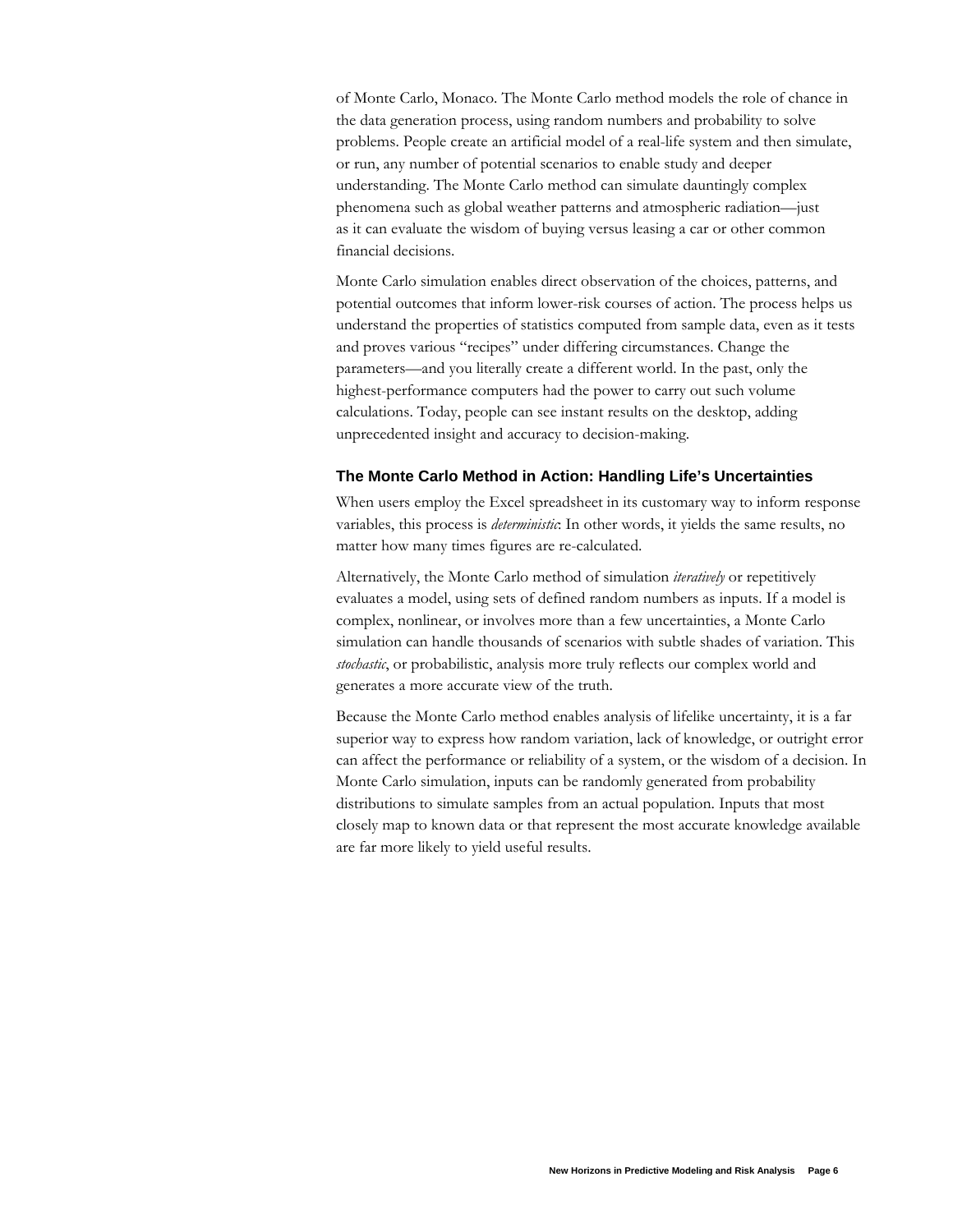<span id="page-6-0"></span>**Applications for Risk Analysis Span Nearly Every Major Corporate Function, Including:** 

- **Corporate budgeting and planning analysis**
- **Budgetary cost projections**
- **Cost estimate projections**
- **Financial forecasting and cost analysis**
- **Project and business sensitivity analysis**
- **Risk analysis for strategic decisions**
- **Stock performance projections**

#### **Applying the Monte Carlo Method to the Real World**

Predictive models can forecast a variety of events; for example, future share prices, credit defaults, insurance claims, customer product-ordering preferences, and so on. For the insurance industry, for example, the Monte Carlo method enables development of models that calculate the probability of claims resulting from annual policy applications. For credit companies, the Monte Carlo method dynamically shapes decision-making about the wisdom of each lending decision and likelihood of default, based on data collected from past customer loans and factoring in the demographics and unique financial information of each new borrower.

For marketing purposes, the Monte Carlo method helps companies develop programs targeted toward ideal customers, based on records of past customer behavior and any other factors the marketers may wish to add into the mix. They can also predict potential customer churn on the basis of past customer information and help marketers design retention programs to pre-empt or repair such damage.

## **Key Factors in Performing Successful Predictive Modeling**

One factor crucial to predictive analysis is the availability of useful data. Such data can be extracted from historical information, assembled by sampling survey statistics, or in various other ways. With usable, quality data to fill the predictive application domains, users can develop accurate models quite easily. Some industries generate data that is ideal for predictive analytics—insurance, credit finance, and direct marketing, to name a few.

Sometimes however, the historical data needed to define a distribution or to forecast a data series such as software sales may be incomplete for many reasons. Under these circumstances, a powerful advantage in Monte Carlo simulation is that even when data is partial, missing, or estimated, one may still create distributions to represent the uncertainty or variability around the model input. With some conventional wisdom or defined rough limits from a subject matter expert, a user can still describe the ranges and likelihood of unknown factors in the model and derive useful results.

Another—sometimes critical—factor in carrying out successful predictive modeling is the intuition or insight driven by experience; in other words, the human factor. The same logic that says you cannot learn to drive a car without at some point actually sitting in the car and turning it on also applies to predictive modeling as well. Processes are performed by software tools that can learn patterns from data, but they cannot yet apply patterns with human insight and intelligence.

Senior executives are hired to make major decisions in the face of uncertainty, and taking responsibility for outcomes is integral to the job. Supportive techniques and tools to help executives calculate outcomes of various scenarios have existed for years, and the Monte Carlo method is one of the most sophisticated and accurate of these. Ironically, however, senior executives are notorious for not availing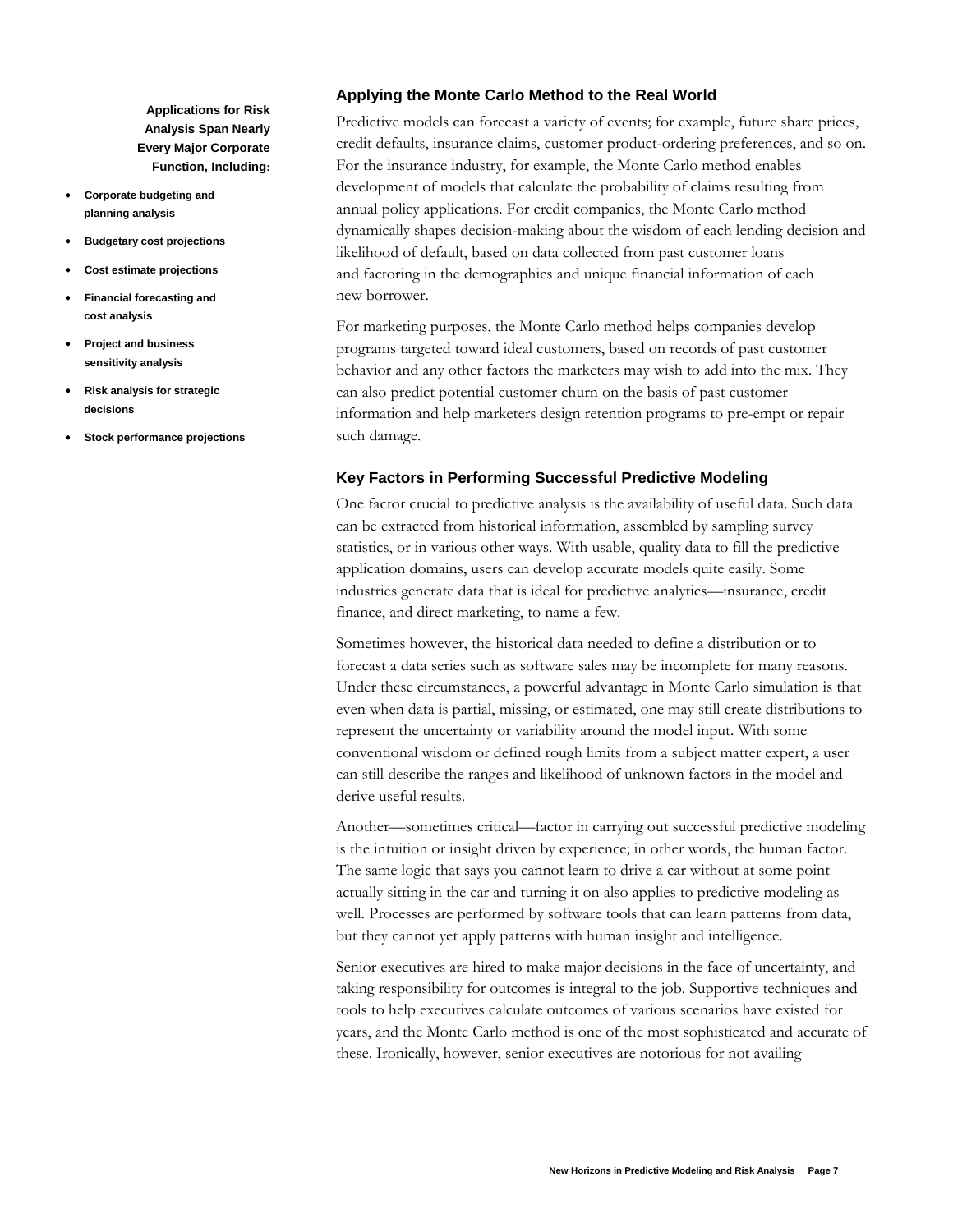<span id="page-7-0"></span>themselves of sophisticated technology tools. Often they simply do not understand how to use them; perhaps the software is perceived as too "mathematical" or complex for non-statisticians. they may feel that applications are "cold" and cannot reflect the gut reaction that so many executives pride themselves on and trust.

Such negative attitudes can result in needless waste and difficulty, such as unwise investments made or smart ones overlooked. Persisting in failed strategies or stubbornly relying on suboptimal information can result in headline-making negative results. For example, based on his considerable experience and understanding of the entertainment industry, Hollywood super-executive Lew Wasserman turned down the opportunity to produce the *Star Wars* series when it was initially offered to him by George Lucas. One must wonder what business decision Wasserman would have made had he had the advantage of predictive modeling software to inform his decision and been flexible enough to use it.

Closer to our time, highly respected firm Bessemer Venture Partners lists on its own site, fifty opportunities "to completely screw up" by passing on such startups as Apple Computer, FedEx, eBay and Google. "Our reasons for passing on these investments varied. In some cases, we were making a conscious act of generosity to another, younger venture firm, down on their luck, who we felt could really use a billion dollars in gains. In other cases, our partners had already run out of spaces on the year's Schedule D and feared that another entry would require them to attach a separate sheet."

For these sorts of reasons, it is crucial that managers be educated about the advantages of predictive modeling software and be open minded about the true risks and limitations of relying on intuition alone. Thanks to its familiarity, ease of use, and pervasiveness, Excel is an ideal means for allaying and reducing executive resistance to automated or mathematical risk analysis. Executive resistance needn't play out amid costly error when such intelligent tools as the Monte Carlo method are available to support informed, intelligent decision-making. The simple Excel spreadsheet can help to bring about new levels of accuracy and positive outcomes that benefit global enterprises and the economies of whole regions.

#### **Risk and Uncertainty in the Business Model**

Uncertainty itself contains volumes of relevant information to those capable of mining and using it. Ignoring the workings of uncertainty can raise risks and expose an organization to failure, but using the right tool set; absorbing and then employing the knowledge it delivers can help assure a successful outcome. To perform successful risk analysis, uncertainty must be quantified and expressed accurately, whether the challenge is creating a business case, determining pricing, calculating VaR or NPV, estimating future costs, forecasting demand, or assessing the financial risks in new ventures and proposals. With uncertainty factored in, one is in a much stronger position to make the best decisions.

Components of risk analysis include sensitivity analysis, correlation, historical data fitting and optimization. **Sensitivity analysis** helps to clarify the most relevant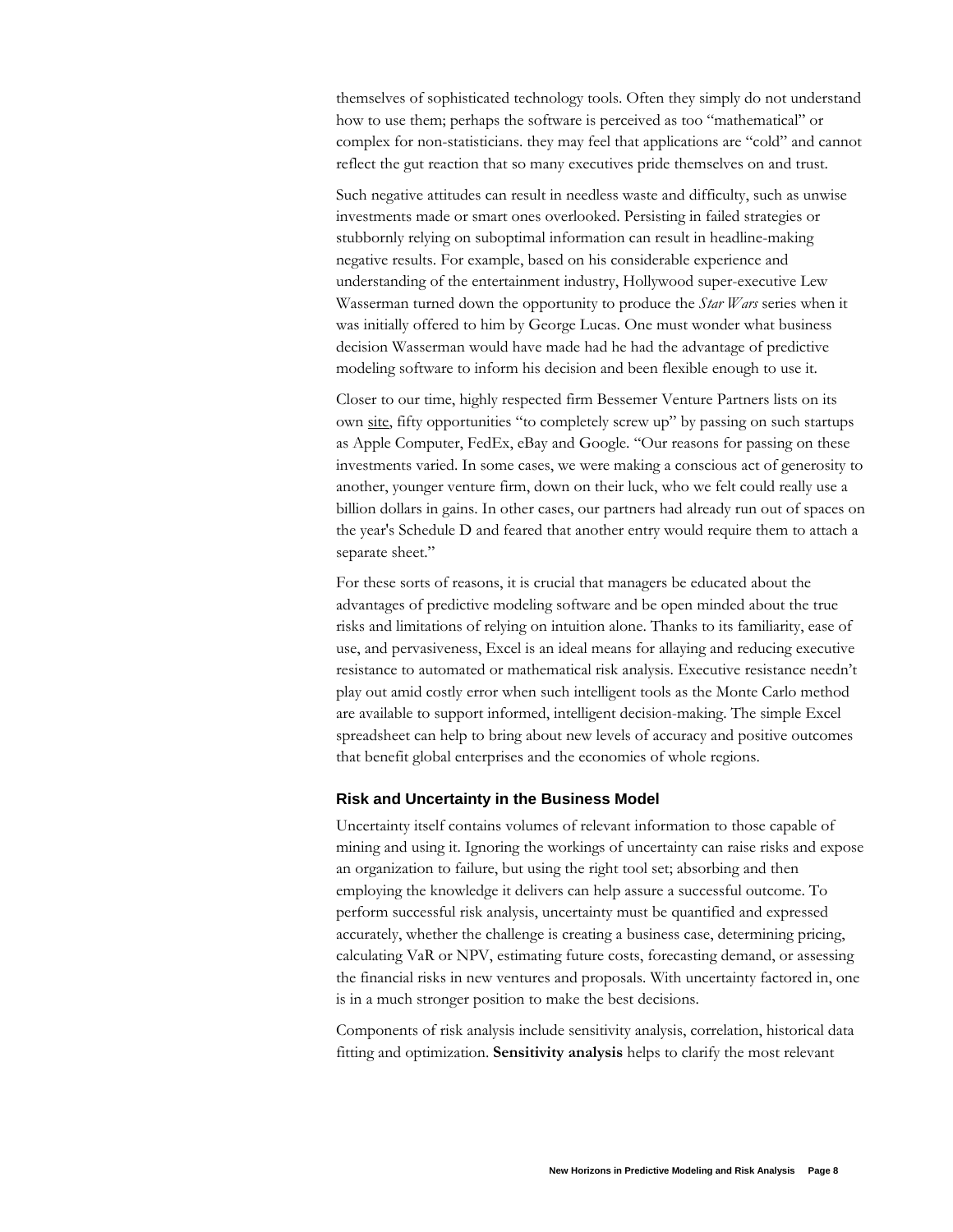<span id="page-8-0"></span>input variables. **Correlation** allows linking of uncertain inputs and accounting for their positive or negative dependencies. **Historical data fitting** compares that data to the distribution algorithms and calculates the best possible fit and parameters. **Optimization** accommodates risk and uncertainty but still allows for choosing optimal settings, such as staffing levels, investment amounts, and product prices.

#### **Using the Spreadsheet to Perform Sophisticated Simulation**

The ability to use a spreadsheet for performing advanced analysis would greatly help a company to create accurate cost and financial predictions and make intelligent decisions. An Excel-based tool that can perform Monte Carlo simulation, optimization, and forecasting would be ideal. But since Excel does not have the capability to run and analyze stochastic simulations, it takes another dimension of functionality, provided by a program such as Oracle's Crystal Ball (formerly Decisioneering, Inc.), to make Excel truly relevant to the chaotic, uncertain world. Since 1986, this company has been providing decision analysis software and solutions that empower individuals and organizations to make accurate decisions.

A Crystal-Ball enhanced Excel spreadsheet enables users to replace min/max estimates with a more relevant range of all possible outcomes; reduce the time required to produce estimates; eliminate multiple manual "what if" estimates; mitigate cost and schedule risks; gain immediate insight to the driving inputs and output variations; make knowledgeable decisions on where to focus resources; and provide decision-makers with the confidence to take risks based on insight, experience—and mathematical probabilities.

# **Enhancing the Capability and Accuracy of Excel in Representing the Real World**

Crystal Ball profoundly enhances the range and capabilities of Excel by replacing static single values with dynamic probability distributions and random model simulation.

Monte Carlo simulation has proven itself to be an extremely reliable method when fed random numbers—mathematically selected values—that conform to a probability distribution. The result is a major leap beyond basic Excel into a dynamic spreadsheet with quantifiable outcomes, deep insights, and immense potential advantages—such as the ability to calculate a ten-percent probability of staying under budget or to predict with ninety-percent certainty that a reservoir contains 100 million barrels of oil.

The seemingly random behavior that characterizes games of chance resembles the way Monte Carlo simulation selects variable values at random to simulate a model. Each time a die is rolled, for example, any number can come up, but nobody knows which number for any particular roll. So variables with a known range of values that are uncertain for any specific time or event—such as stock prices or phone calls per minute—can create multiple scenarios, which can be analyzed to inform a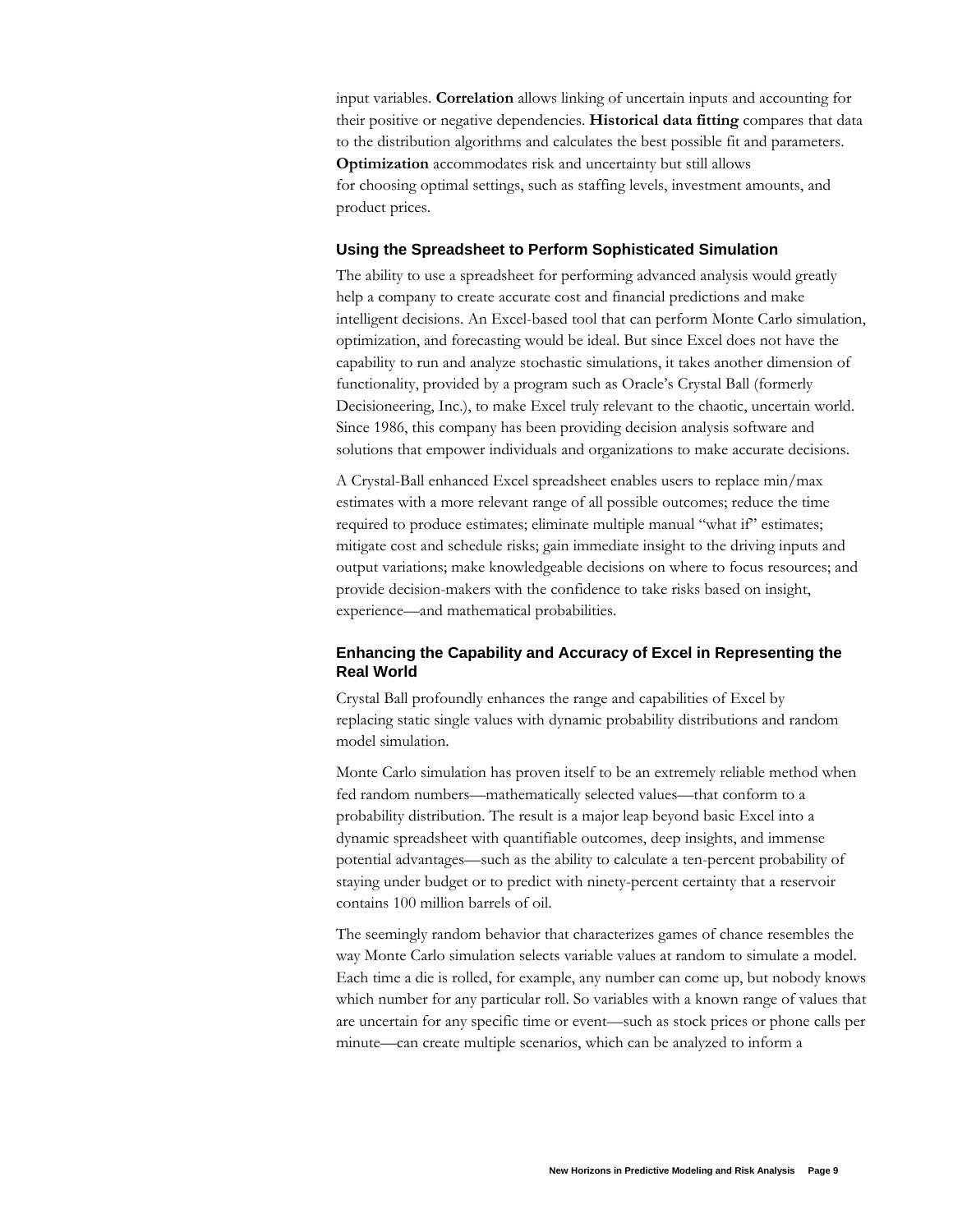<span id="page-9-0"></span>spreadsheet model. Correctly applied, Monte Carlo simulation delivers unrivaled insight that deterministic models cannot approach.

## **How it Works: Integration of Computing and Spreadsheets to Calculate and Communicate the Certainty of Any Outcome**

Crystal Ball is an example of an easy-to-use add-in, which is designed to help all levels of Excel users perform simulation, modeling, optimization, and forecasting to predict and reduce the effects of variation. Users are able to easily define probability distributions on uncertain model variables, and to generate random values from within the defined probability ranges. They can then create and analyze thousands of potential scenarios and quantify the level of risk for each and every one of them. Crystal Ball can be applied to existing or new spreadsheet models, and the enhancements provided by this tool do not alter the formulae or functions of the original spreadsheet.

In Crystal Ball, probability distributions are referred to as "assumptions" and are the basic inputs used to define the uncertainty in any model variable. The best way to identify which variables to convert from single values to probability distributions is to decide which variables are known and which are "soft" and uncertain.

With Crystal Ball, a user first creates a valid, verifiable deterministic model that represents the most likely scenario. Input might consist of budget figures, discounted cash flows, supply chain forecasts, product demand, project cost estimates and so forth. In gathering data for a model, a user adds assumptions and forecasts according to the most desirable risk analysis forecast. Using such techniques as cell referencing as a best practice offer a simulation model the greatest transparency and ease of management.

Crystal Ball then fits continuous distributions to available data and defines correlation coefficients between related pairs of assumptions. With assumptions defined based on a user's own knowledge and intuition, the more one knows about a variable, the more accurate the distribution becomes.

During a simulation, Crystal Ball runs as many trials requested and saves forecast values for later analysis. As the simulation begins and the forecast (or frequency) chart builds, users can see the spreadsheet values change with the insertion of randomly generated values (from the probability distributions) into the assumption cells. Decision-makers can now evaluate courses of action instantly based on their individual levels of risk-tolerance and potential outcomes. Rather than communicating one value for the result, the program allows results to be expressed in fine-grained ranges. Decision-makers can then judge whether a current process is acceptable vis a vis risk tolerance—or perhaps reduce variability in some process steps to meet more stringent risk requirements. By changing the variation in the assumption and running the simulation again, forecast results change. Changing the parameters of the dominant step(s) may improve the certainty of achieving a performance target to 90% or better.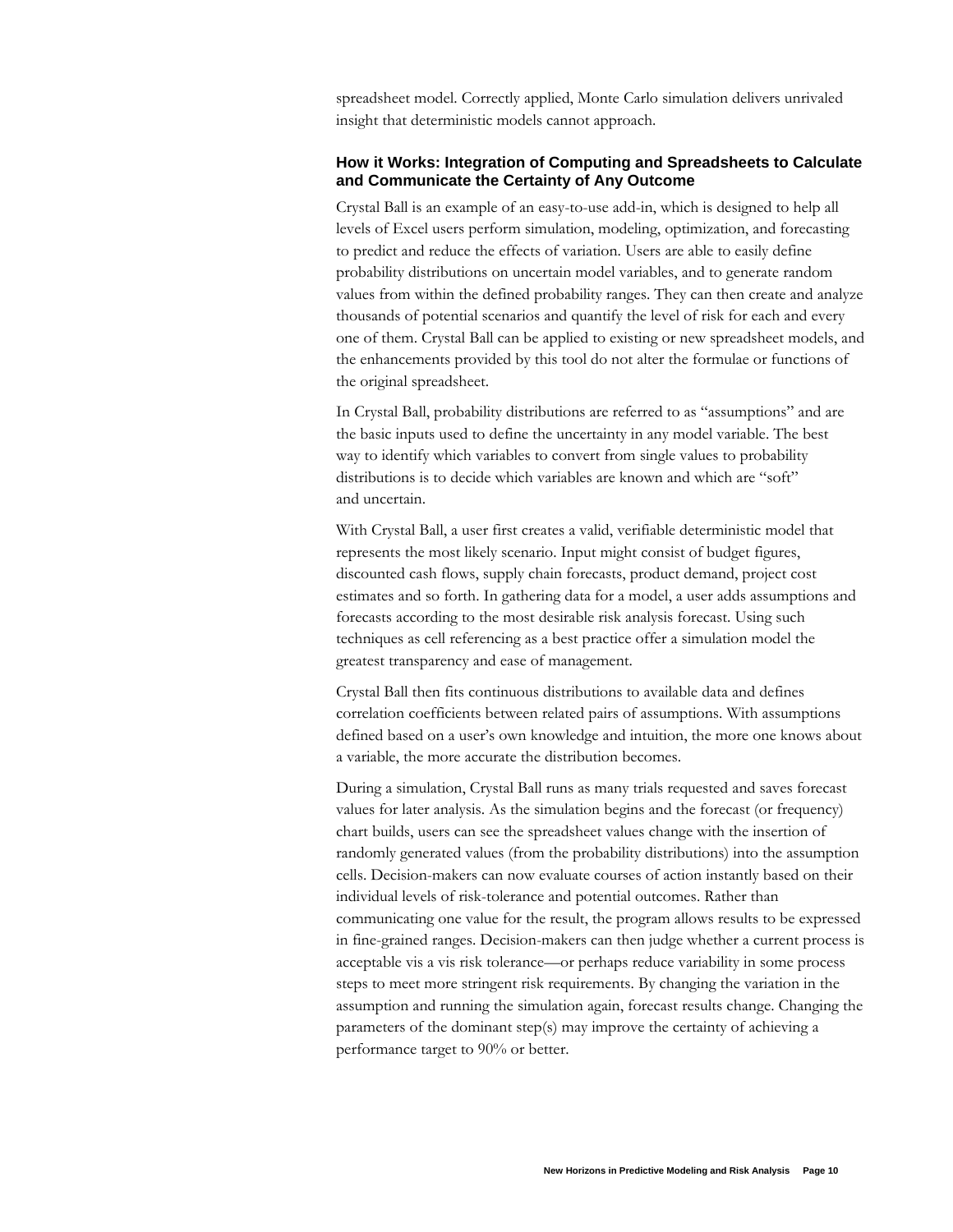#### <span id="page-10-0"></span>**CUSTOMER STUDY: DEVELOPING A RISK-MANAGEMENT PROCESS**

Huybert Groenendaal, PhD, MBA, MSc, is a partner at Vose Consulting, a company that conducts risk analysis for clients using the Monte Carlo method and, frequently, Oracle Crystal Ball. Dr. Groenendaal described the experience of a company that Vose has worked with for at least two years that has evolved "from being very skeptical initially to fully embracing the Monte Carlo approach." This S&P 500 company, whose line of business is oil and gas, instituted and now maintains a comprehensive risk management department as a result of its experience with the Monte Carlo process.

The client company constructs very large, high-value, high-investment pipelines spanning hundreds of miles across complex geographies. Naturally, such a company would want to know all it can about risk and the multitudes of factors affecting the financial success and timeliness of construction. The company's own customers are heavily invested in the process and in finishing it within budget and time frame, i.e. before winter starts.

"Initially, this company had no experience with the Monte Carlo process," says Dr. Groenendaal. "They proposed a 'risk-free' experiment to evaluate our offering." The company was in the process of completing a large pipeline project. They wished to see, in retrospect, how a Monte Carlo method analysis, using Oracle Crystal Ball software, would have functioned for the project post facto. Providing the Vose team no information as to the actual (confidential) final figures or outcome of the project, the company challenged Vose to "predict" the potential of this project to successfully meet its budget. The information given to Vose was that which was available to the oil and gas company before it started the project.

"We sat down with their engineers, cost estimators, financial analysts, and so forth," says Dr. Groenendaal, "and spent a few days discussing the risks of the project, reviewing the data, and evaluating the best estimates that the oil and gas company had used in projecting the budget. Using Crystal Ball, we conducted the Monte Carlo risk analysis and predicted that there was about a one percent probability that the project would come in on budget!"

In fact, the Crystal Ball evaluation was spot-on. The project had indeed run over budget—and of course accurate figures would have been invaluable to the oil and gas company in preventing overruns, delays, and the potential for ongoing losses and other revenue and profit-draining issues. The success and profitability of the entire project had relied on an optimistic evaluation, unsupported by the laws of probability. What could have worked to the oil and gas company's advantage, namely knowledge of the true risks and their impact, had remained a mystery.

"What really struck them was that our tool predicted what they had actually seen to be true," says Dr. Groenendaal. "We ourselves knew nothing about the results, and when we came out with our pessimistic prediction, we had to trust our own risk analysis skill and software. For example, in building a pipeline, weather is a critical and often unpredictable factor. A wet summer slows down construction, while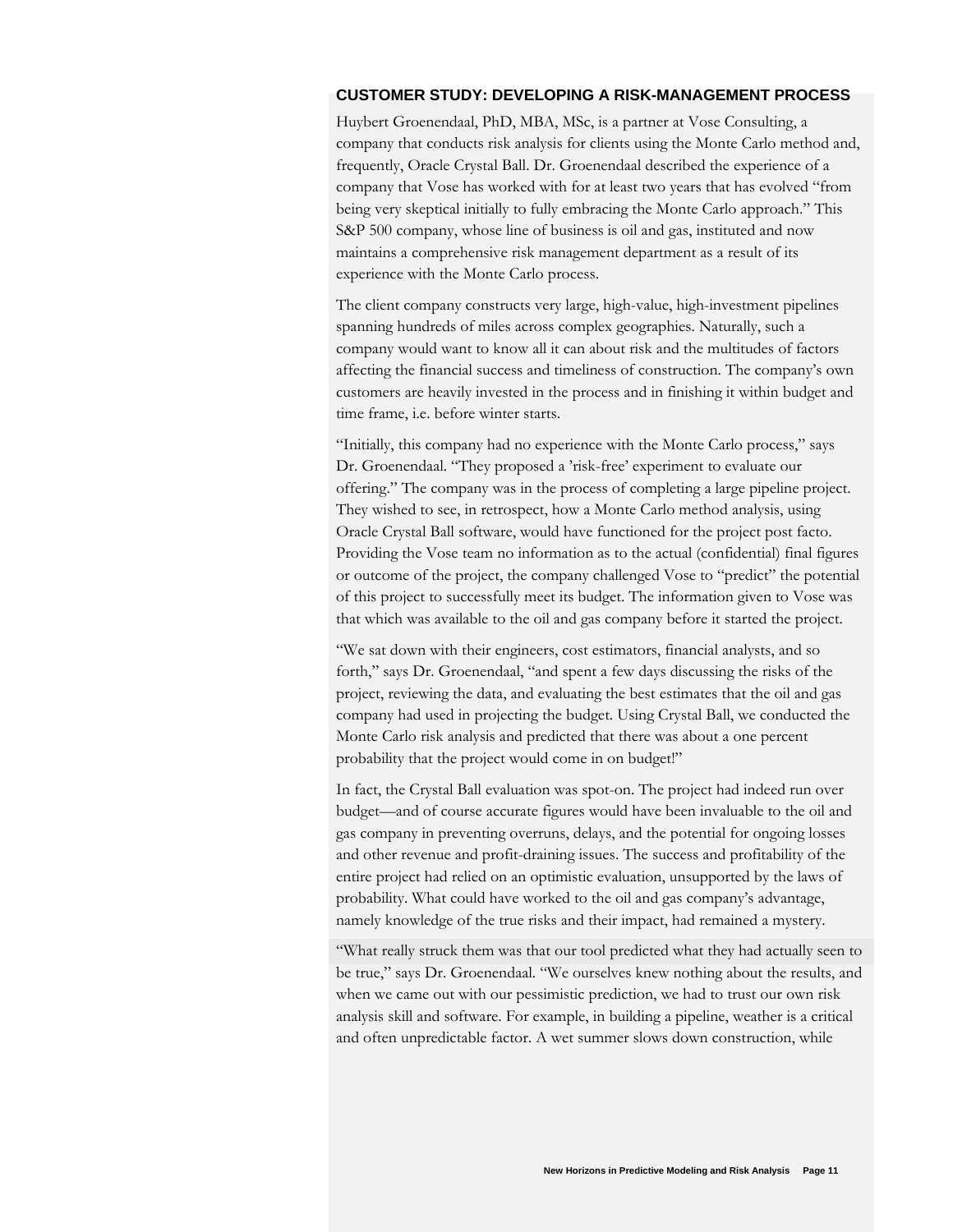<span id="page-11-0"></span>hurricane frequency, location, and probability add yet more complexity. In addition, the pipeline length was hundreds of miles. Unexpected environmental issues had to be factored in, such as endangered species residing along its course, with their potential to add length and cost in skirting their habitat. Regulatory issues such as time required to obtain permits, which can vary from county to county, might also pose huge delays. Paying crews to sit idle for long periods of time awaiting permits, weather, and other issues to resolve is a huge risk—as is the potential for escalation of capital expenditures such as fuel.

"It was obvious that all their best experience and professional analysis had fallen short, because it lacked the resources and insight of Monte Carlo analysis to inform their estimates. With so many unknowns, they had no way of understanding what they were really facing until mathematics and probability were applied.

"At that point," says Dr. Groenendaal, "the client realized the value of the Monte Carlo method. We have now been involved with them for the past two years, helping them set up a dedicated department that evaluates key risk factors for projects—a very cost-effective investment for a company whose undertakings range into multiple millions of dollars. The company has gone from skepticism to advocacy.

"Today, the oil and gas company uses the Monte Carlo method at a number of levels. The project manager employs it as a tool to generate a more realistic budget and assess time-allocation and risk priorities. From a more senior perspective, a CFO or even CEO would wish to know how much investment is needed across a slate of major projects; to be able to provide accurate figures to Wall Street analysts about the company's debt obligations and estimated revenue. So Crystal Ball has the ability to support a company from project manager through senior executive management.

"What Monte Carlo really delivers is the ability to evaluate not just one scenario, but nearly every potential future scenario; to simulate the story of a project reflecting anything that can potentially affect it—what can really hurt you—as well as issues that may have you worried but are not really of concern. Because we have a deep understanding of the Monte Carlo method, we could perform calculations for the oil and gas company that yielded accurate results very quickly. We have been able to train them now in the methodologies involved, so that they could incorporate them into their own organization. The Monte Carlo method is so cost-effective that the oil and gas company could actually build a whole department dedicated to risk analysis with the certainty that the investment would be more than justified on the balance sheet in terms of productivity, cost-control and profit."

#### **Predictive Modeling and Risk Analysis in EPM—A New Frontier?**

Enterprise Performance Management (EPM) comprises all methodologies, systems, metrics, and structures that support the management process. It offers relevant, actionable knowledge and insight as well as drives realization of the goals of an organization's stakeholders, leading to sustained competitive viability and growth.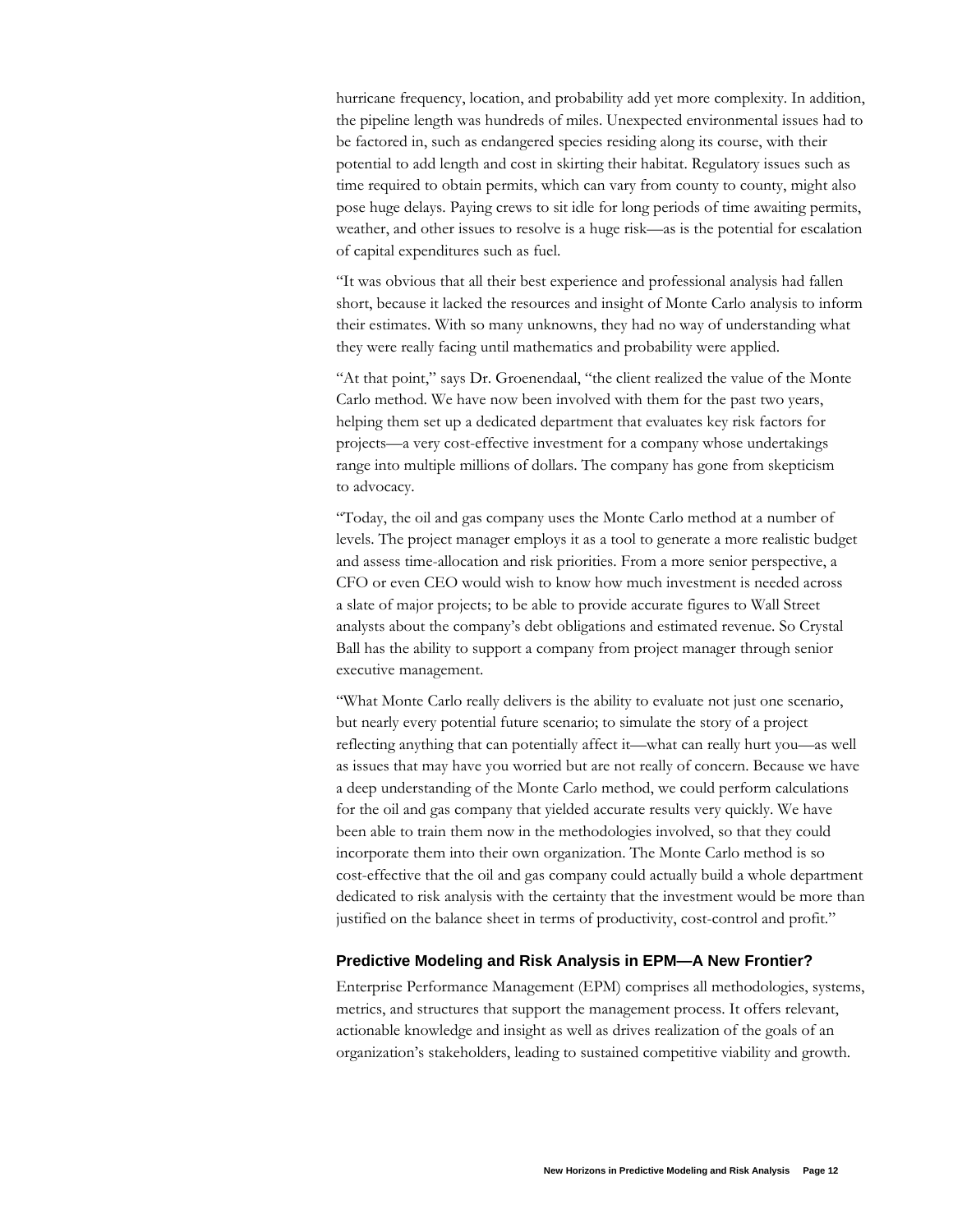<span id="page-12-0"></span>With the rising sophistication of computers, companies have implemented transaction systems—enterprise resource planning (ERP), customer relationship management (CRM), human capital management (HCM), and supply chain management (SCM)—to run various parts of the business.

These systems generate and capture a huge volumes of high-value data, creating the potential for phenomenally improved insight into business performance—but also creating a potential for fragmentation and lack of visibility. The purpose of analytical software is to provide a single view of performance across functions. And business intelligence (BI) tools, along with performance management applications are resources for keeping businesses integrated and transparent.

EPM can contribute the data needed for predictive modeling and fuel this process across departments, helping executives or managers to add intelligence to their roles and drive decisions back into the operational systems. Crystal Ball enables companies to use existing EPM data to manage uncertainty and create relevant, informed business forecasts. The more seamless the link between EPM and predictive modeling, the more agile the organization and the better its ability to respond authoritatively and effectively to market and organizational change.

An EPM system integrates management processes under a single umbrella and gives managers greater confidence in the numbers and better ability to calculate financial results, and evaluate the success of their decisions. To these purposes, and with better integrated information than ever before, predictive analysis is a resource whose time has come.

#### **SUMMARY**

The power of today's spreadsheet-based risk analysis illuminates a thousand—or ten thousand—possible outcomes in terms of probability. Most importantly, it reveals the best courses of action and points the way toward implementing them. Such agility and intelligence provide huge advantages in successful decision-making to companies with the foresight to apply them.

For many executives, a perception of risk analysis applications as too complicated hampers acceptance of these resources. However, as managers who are more familiar with the software come on board and rise in the ranks, the ability to model the future and offer defined outcome probabilities will become more common and in fact essential to role of leader in a company. Relatively simple and inexpensive value-adds such as Crystal Ball can revolutionize a company's ability to evaluate risk accurately and can significantly improve their business horizons.

In addition to driving creative and strategic thought leadership across industries and enterprises, predictive modeling results in better business practices from the ground up in every department where uncertainty affects decision-making. The benefits of better business practices, improved resource allocation, cost-savings, competitiveness, compliance and growth are brought within reach by innovative, smart software that delivers exceptional value for a relatively small investment.